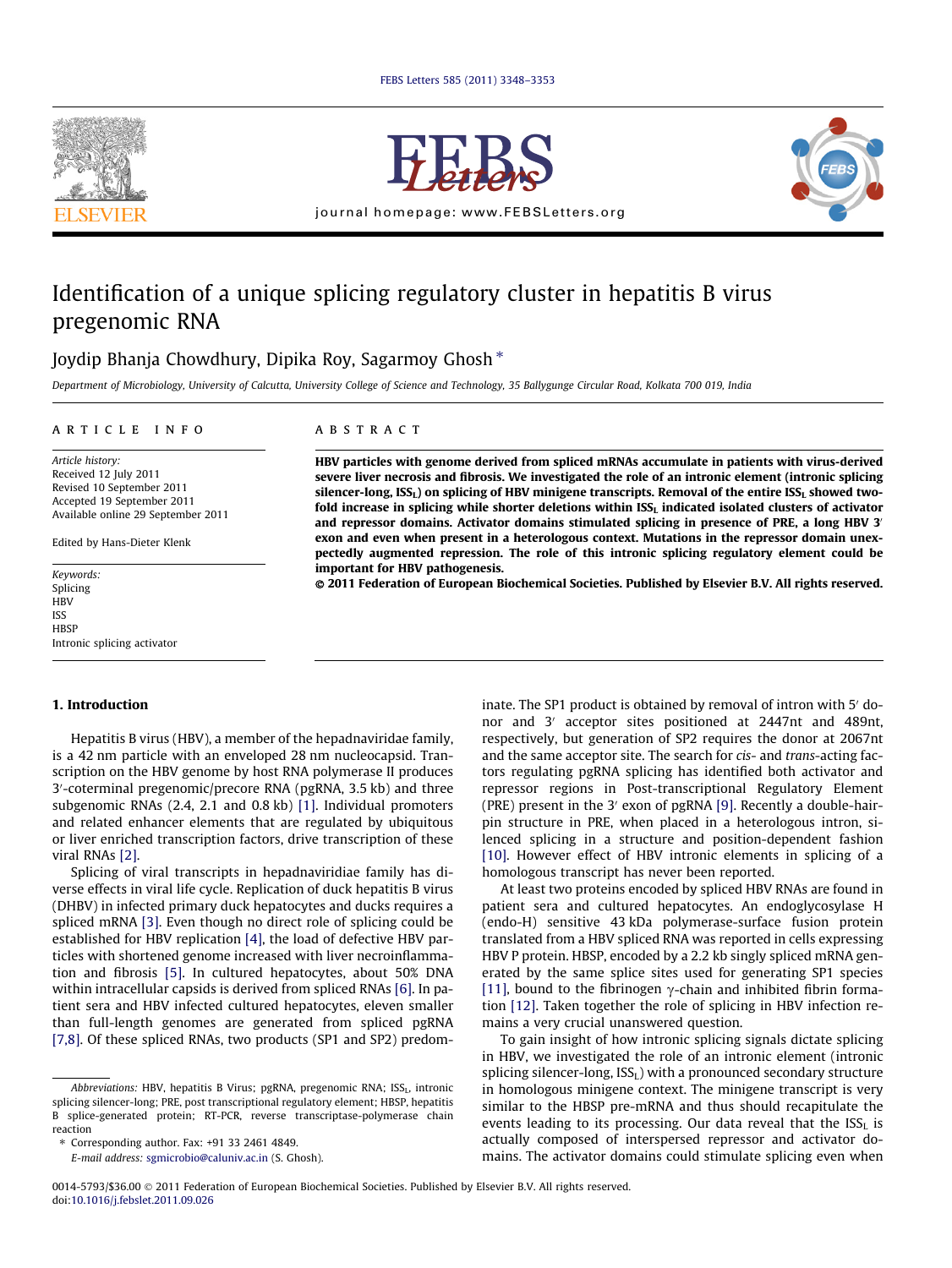the  $3'$  exon harbored PRE or the almost entire length of HBV  $3'$ exon. Moreover these activator domains were also functional in a heterologous pre-mRNA. A separate repressor motif within the intron was also identified. To our knowledge this is the first report of *cis*-acting intronic splicing regulators from HBV RNA.

#### 2. Materials and methods

## *2.1. Cell lines and oligonucleotides*

HuH7 cell line was maintained in Dulbecco's modified Eagle's medium with 10% fetal bovine serum. The primers used in cloning and PCR are depicted in Supplementary Table 1.

#### *2.2. Preparation of minigene constructs*

Different regions of the HBV genome were amplified from a plasmid containing the entire HBV sequence (NCBI No. AY945307) and cloned in pcDNA 3.1(+) expression vector (Invitrogen) under CMV-IE promoter. CPS, the basal construct contained sequences spanning 2231–3182 bp followed by 20–621 bp of HBV genome to include the nucleotide positions 2447 and 489 as splice donor and acceptor sites with a 1204nt intron separating them. CPS and  $CPSISS<sub>L</sub>\Delta ISR1$ backgrounds were used for PCR with mutagenic primers to generate  $ISS_{L}^{\,M}$  mutants. PRE (1151–1684nt) and 3' exonic region of pgRNA (622–1800nt) were inserted downstream of CPS by EcoRI and KpnI sites to construct CPSPRE and CPSpg minigenes respectively. For reporter assays using pCI-neo mammalian expression vector (Promega), respective primer pairs were annealed (Supplementary Table I), and inserted into the intron present in the vector backbone. All the constructs were confirmed by DNA sequencing.

## *2.3. Transfection*

Transient transfections were performed in 6-well plates by  $CaCl<sub>2</sub>$  using standard protocols. Each well typically received a mixture of 2  $\mu$ g of test plasmid, 1  $\mu$ g of pEGFP-C1 (Clontech), and 2  $\mu$ g of pUC19. Total RNA was isolated 48 hours post-transfection using TRI reagent (Sigma) following manufacturer's instructions.

#### *2.4. Semiquantitative determination of transcripts*

Reverse transcription of isolated total RNA was done with random hexamers. Hp8 and Hp2 primer pair was used for amplification of cDNA from precursor RNA and Hp1 and Hp2 pair was used for amplification of cDNA from spliced RNA. Serial 10-fold dilutions of target RNA was simultaneously assayed alongside the cellular RNAs to ascertain that the amplification of the products was on the exponential phase. Each RNA sample was normalized with respect to GFP and GAPDH transcripts. All the tubes were simultaneously PCR amplified with  $\left[\alpha^{-32}P\right]$ dCTP and analyzed in 6% nondenaturing polyacrylamide gel. To compare the band intensities across multiple gels, all the gels under analysis were exposed together to a phosphorimager screen and analyzed by ImageQuant TL software. Splicing efficiency was calculated as [pixel value of spliced/pixel values of (spliced + unspliced)] for each sample.

Splicing in pCI-neo background was assayed with pCIF and pCIR primer pair that amplifies both spliced (161 bp) and unspliced (293 bp for pCI-neo transcript and 313 bp for pCI-neo + 20nt insert transcript) species.

# *2.5. Real-time RT-PCR*

After reverse transcription, cDNA was amplified in StepOne-Plus™ real-time PCR System (Applied Biosystems) using Maxima™ SYBR Green/ROX qPCR Master  $Mix(2\times)$  (Fermentas) and specific

primers. HpRT1 and HpRT2 primer pair was used for amplification of cDNA from spliced species and HpRT11 and HpRT2 pair was used for amplification of total minigene cDNA. For standard curves of *C*<sup>t</sup> vs. log[RNA in ng], two step RT-PCR was performed on known amounts of in vitro transcribed target RNA. The relative quantities of spliced or total RNA in each sample under investigation were obtained from the respective standard curves. Data shown here represents mean of at least three independent experiments with error bar representing ±standard deviation. Student's *t*-test was performed with GraphPad Prism 5 software.

#### *2.6. RNA stability assay*

Twenty-four hours post transfection, cells were treated with 1 µg/ml Actinomycin D and kept at 37  $\degree$ C for indicated time and total RNA was extracted. The isolated RNA was analyzed by phosphorimager quantitation as described above. RNA levels were normalized against GAPDH mRNA.

#### 3. Results and discussion

#### *3.1. The HBV intron contains a splicing silencer*

To establish an in vitro system that recapitulates the splicing regulation of HBV pre-mRNA, we designed minigenes under the control of CMV-IE promoter and transfected them into HuH7 human hepatocarcinoma cell line. The CMV-IE promoter has been shown to enhance the accumulation of spliced transcripts for retroviral genes when compared to their endogenous promoters and also for HBV where the combination of both CMV-IE promoter and HuH7 cells as transfection hosts were noted to produce more splice variant RNA [13]. We constructed a basal minigene (CPS, as it includes regions from these three HBV genes) to recapitulate splicing of HBV major spliced product SP1 and the HBSP mRNA (Fig. 1). Both semiquantitative radioactive RT-PCR and real-time RT-PCR analyses were carried out to elucidate the level of splicing of the transcripts. We explored the secondary structure of the intron of the minigene with MFOLD (http://www.bioinfo.rpi.edu/ applications/mfold) using default settings to give us idea about the presence of structured regulatory motifs [14]. We concentrated on an element spanning 2951–3163nt that was conserved in all the predicted structural conformations of HBV intron in different free



Fig. 1. Construction of the basal minigene, CPS. The 5' and 3'-splice sites in pgRNA and their positions in HBV genes are indicated. ISS<sub>L</sub> was deleted from CPS  $(CPSAISS<sub>L</sub>)$ , when indicated (upper panel). Arrows show location of the primers used for amplification of cDNA. Primers for real-time PCR for identification of spliced and total minigene transcripts are shown in lower panel.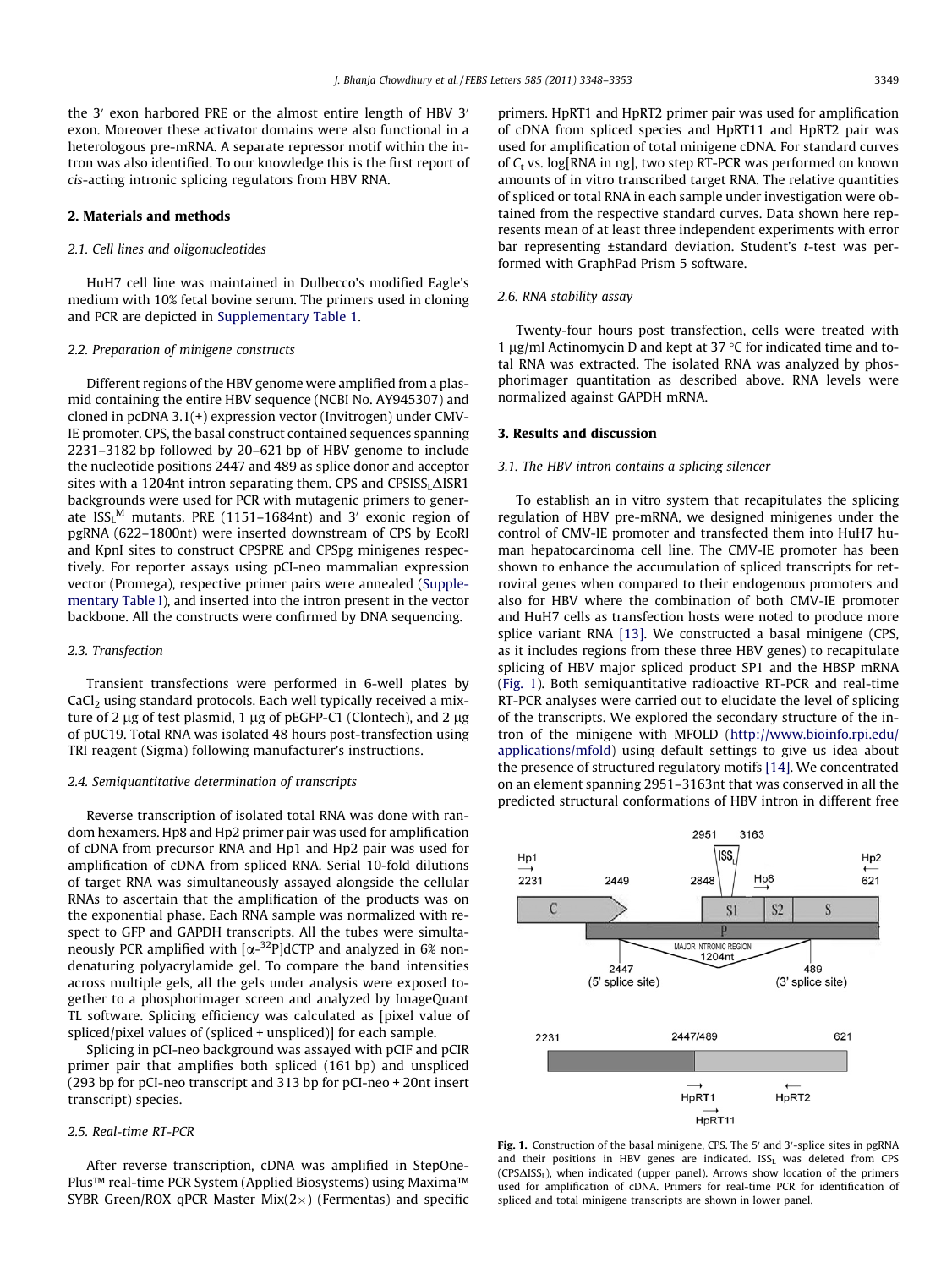energy levels. The region showed extensive base-pairing between both contiguous and distal sequences and formation of alternative structural conformers seemed possible (Fig. 2). We posited that formation of such alternative conformers could be linked to regulation of pgRNA maturation and investigated whether splicing of the transcribed pre-mRNA in transfected HuH7 cells was affected by deletion of this structure from the minigene construct.

Real-time PCR analysis of the expressed RNA revealed that deletion of this structured motif doubled the level of spliced RNA when compared to CPS indicating presence of a splicing repressor domain (Fig. 3A). As a complementary approach we looked directly at the level of spliced and unspliced minigene transcripts by semiquantitative RT-PCR followed by phosphorimaging (Fig. 3B). Increase in the level of spliced products in deletion mutants further reinforced our real-time RT-PCR observation. Accordingly we termed this structured region as  $ISS<sub>L</sub>$  (intronic splicing silencer-long).

#### *3.2. ISS<sup>L</sup> has separate activator and repressor domains*

The increase in splicing upon deletion of  $ISS<sub>I</sub>$  led us to further investigate the role of different sequence elements within it. We progressively removed 20nt fragments from the 5'end starting from 2951nt (Fig. 4A, upper panel) or specific 20nt fragments (lower panel). Our data indicated that the effect of  $ISS<sub>L</sub>$  is actually bipartite and it contains both splicing activator and inhibitor domains (Fig. 4B). Deletion of first 20nt from the 5 $^{\prime}$  end of ISS<sub>L</sub> inhibited splicing to 10% of CPS implying its role as a splicing activator. Deletion of next 20nt region on the other hand rescued splicing to almost the same level of CPS. Further deletions upto 100nt from the 5' end of  $ISS<sub>L</sub>$  (2951–3050nt of HBV) did not significantly alter the level of splicing. But deletion of immediate downstream sequence  $(CPSISS<sub>L</sub>Δ2951–3070)$  abruptly caused the splicing to diminish to



 $dG = -69.31$  [initially -75.60] D2

Fig. 2. MFOLD generated secondary structure of ISS<sub>L</sub>. Note extensive base-pairing within the region resulting in juxtaposition of distal sequences.



**Fig. 3.** Splicing profile of CPS and its deletion construct. (A) Removal of  $ISS<sub>L</sub>$  favors splicing. Quantitative RT-PCR analysis shows two-fold splicing repression by ISSL. All results are representative of minimum three independently performed experiments. The histogram shows mean ± standard deviation. (B) Direct visualization of spliced and total minigene transcripts also demonstrate enhanced splicing in  $CPS \triangle ISS_L$ . The asterisk indicates a minor spliced product SP3 that utilizes a weak 5'ss at 2471. In lanes 1–5, 10-fold decreasing amounts of target RNA were analyzed.

almost an undetectable level. However further downstream deletions in  $ISS<sub>L</sub>$  rescued inhibition. We named these intronic splicing activators as ISA1 (2951–2970nt) and ISA2 (3051–3070nt) respectively. Removal of sequences in the  $3'$  end of  $ISS<sub>L</sub>$  significantly increased splicing (compare CPSISS<sub>L</sub> $\Delta$ 2951–3130 with CPS $\Delta$ ISS<sub>L</sub>) implying that the 3131–3163nt of HBV harbors a splicing silencer. Taken together our results indicate that the splicing repressor and activator domains are distinct and scattered throughout  $ISS_{L}$ .

To further characterize the role of these individual elements in  $ISS<sub>L</sub>$  we deleted individual 20nt elements within  $ISS<sub>L</sub>$  (Fig. 4C). While deletion of ISA1 and ISA2 regions were sufficient to repress, specific deletions of 3111–3130nt (ISR1) and 3131–3163nt (ISR2) did not affect splicing appreciably. It is pertinent to note that removal of 3111-3163nt terminal region in ISSL activates splicing in absence of rest of  $ISS<sub>L</sub>$  but their specific removal does not have any significant effect. This possibly means that the terminal repressor is squelched by rest of the sequence in  $ISS<sub>L</sub>$  by some unknown mechanism.

## *3.3. Activator domains are still active in presence of PRE, long HBV exon and in a heterologous context*

Addition of PRE (CPSPRE) or almost entire 3' exon of SP1 (CPSpg) downstream of CPS suppressed the level of splicing. Removal of ISA1 or ISA2 in these backgrounds further diminished splicing efficiencies. In CPSPRE $\triangle$ ISA1 and CPSPRE $\triangle$ ISA2 transcripts, splicing was reduced to 30% and 7%, respectively compared to CPS (Fig. 5A), while that in CPSpg $\Delta$ ISA1 and CPSpg $\Delta$ ISA2 were 10% and 17%, respectively (Fig. 5B). Therefore ISA1 and ISA2 activate splicing in the presence of exonic sequences known to harbor other splicing regulators.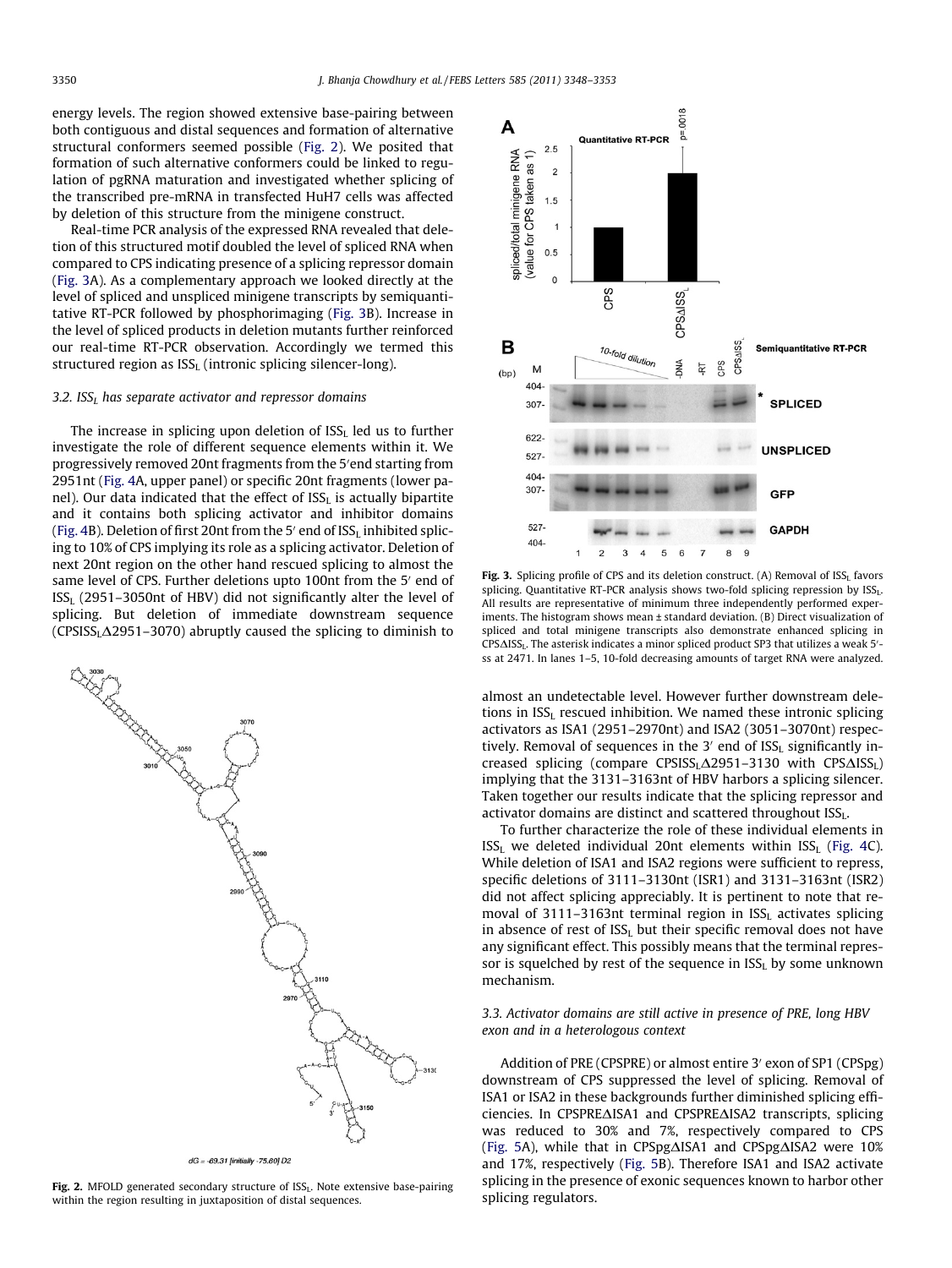

Fig. 4. (A) Progressive deletions in ISS<sub>L</sub>. (A) Schematic of deletion constructs. A fixed 5'-half of the CPS was ligated to progressively truncated fragments of ISS<sub>L</sub> (ISS<sub>L</sub>A2951-2970 to ISS<sub>L</sub>A2951-3130). Lower panel shows schematic of specific 20 bp deletion constructs. Locations of conjugate primer pairs for specific 20 bp deletions in ISS<sub>L</sub> are indicated. (B) Real-time RT-PCR analysis showing deletion of 2951–2970nt and 3051–3070nt (ISA1 and ISA2) repressed splicing to 10% of basal minigene. Removal of 3131– 3163nt in ISS<sub>L</sub> showed maximum stimulation of splicing. (C) Real-time RT-PCR demonstrates splicing activation associated with ISA1 and ISA2. Deletion of only ISR1 or ISR2 marginally affected splicing.

Insertion of ISA1 and ISA2 in the intron of pCI-neo increased splicing by 3-fold and 7-fold, respectively, as revealed by semiquantitative analysis (data not shown), implying a generalized splicing activator function even in a heterologus context. We also ascertained that the stability of either the precursor or the spliced RNA from different minigenes were similar (Fig. 5C).

# *3.4. Mutations interfere with 3*<sup>0</sup> *terminal repressor function*

Intramolecular base-pairing between ISR1 and ISR2 suggests an internal stem-loop structure (Fig. 6A). In this conformation, a stemloop could form between two neighboring regions, 3118–3126nt (GGAAGGCAG) and 3136–3143nt (CUGUCUCC). To investigate whether formation of such stem is important for repression of splicing, we mutated ISR2 (3138–3143nt; GUCUCC to UGUAGU) to abolish interaction with ISR1. Our results demonstrate that mutation in these sequences (ISSL<sup>M</sup>CPS) actually augmented repression irrespective of presence of ISR1 (Fig. 6B). Therefore 3138–3143nt (GUCUCC) in ISR2 plays a crucial role in regulation of splicing in HBV.

The interspersed presence of regulatory domains within  $ISS<sub>L</sub>$ raises interesting possibilities. Firstly, ISA1 and ISA2 were immedi-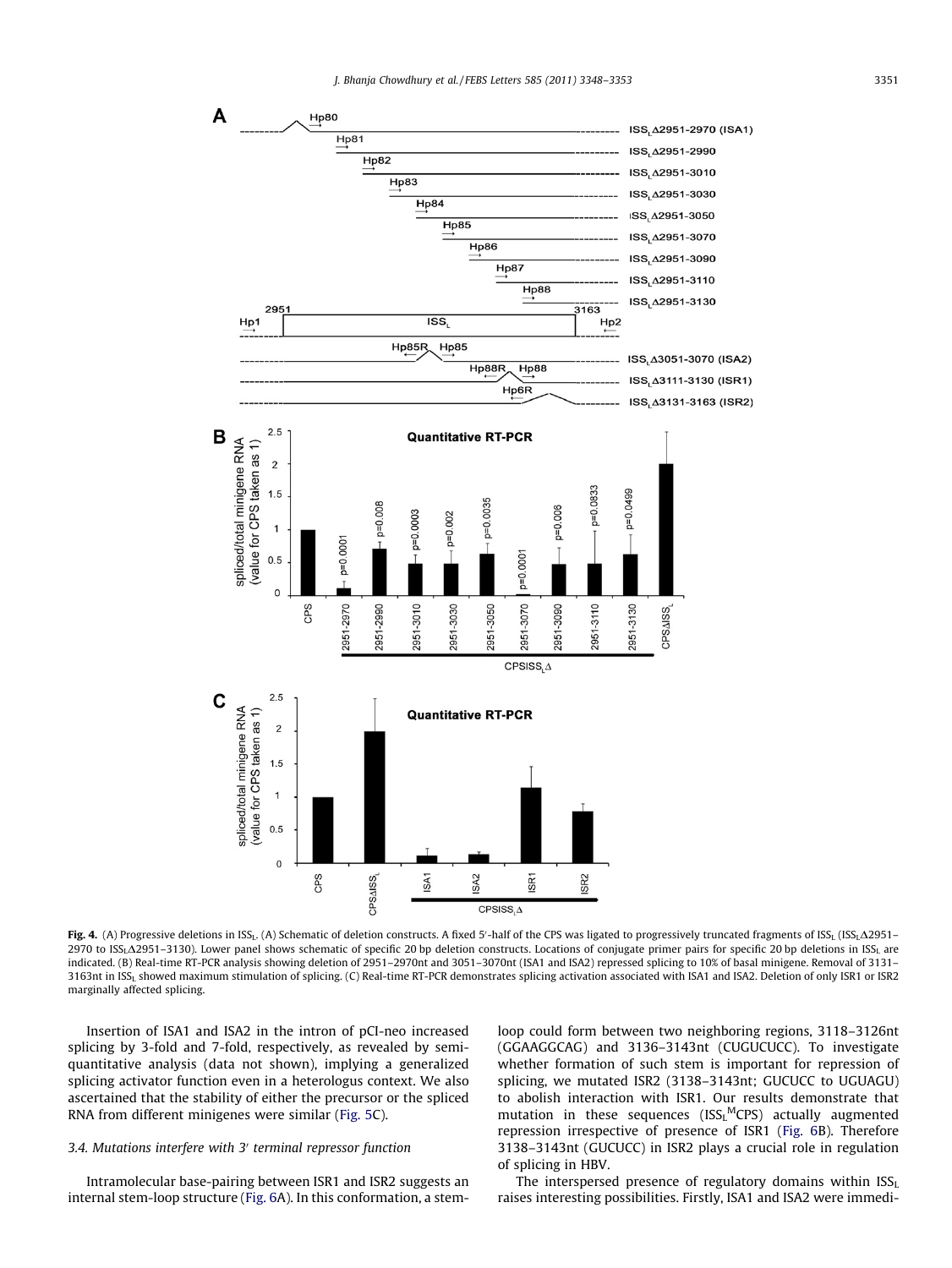

Fig. 5. Analysis of splicing activation by ISA1 and ISA2. Real-time RT-PCR shows deletion of either ISA1 or ISA2 in CPSPRE (A) or CPSpg (B) drastically reduces splicing. (C) The stability of the spliced and precursor RNA of different minigenes were similar following treatment with 1 µg/ml Actinomycin D for indicated times.



**Fig. 6.** Mutation analysis of repressor domain. (A) ISR1 and ISR2 can form a stem-loop structure. The mutations (UGUAGU in bold) that disrupt such structure in ISS<sub>L</sub>MCPS are shown. (B) Real-time RT-PCR analysis shows mutation of 3138-3143nt (GUCUCC to UGUAGU) results in strong repression of splicing in CPS and  $\Delta$ ISR1 constructs.

ately followed by repressor domains (Fig. 4B) and their interaction could possibly determine the fate of pgRNA transcripts depending on cognate cellular signals. The ability of ISA1 and ISA2 to activate splicing in presence of PRE or the entire 3' exon and even in a heterologous pre-mRNA indicates independent activator function. Secondly, mutation of 3138–3143nt in ISR2 resulted in strong repression of splicing (Fig. 6B). These sequences therefore attenuate repression even being embedded within a repressor element.